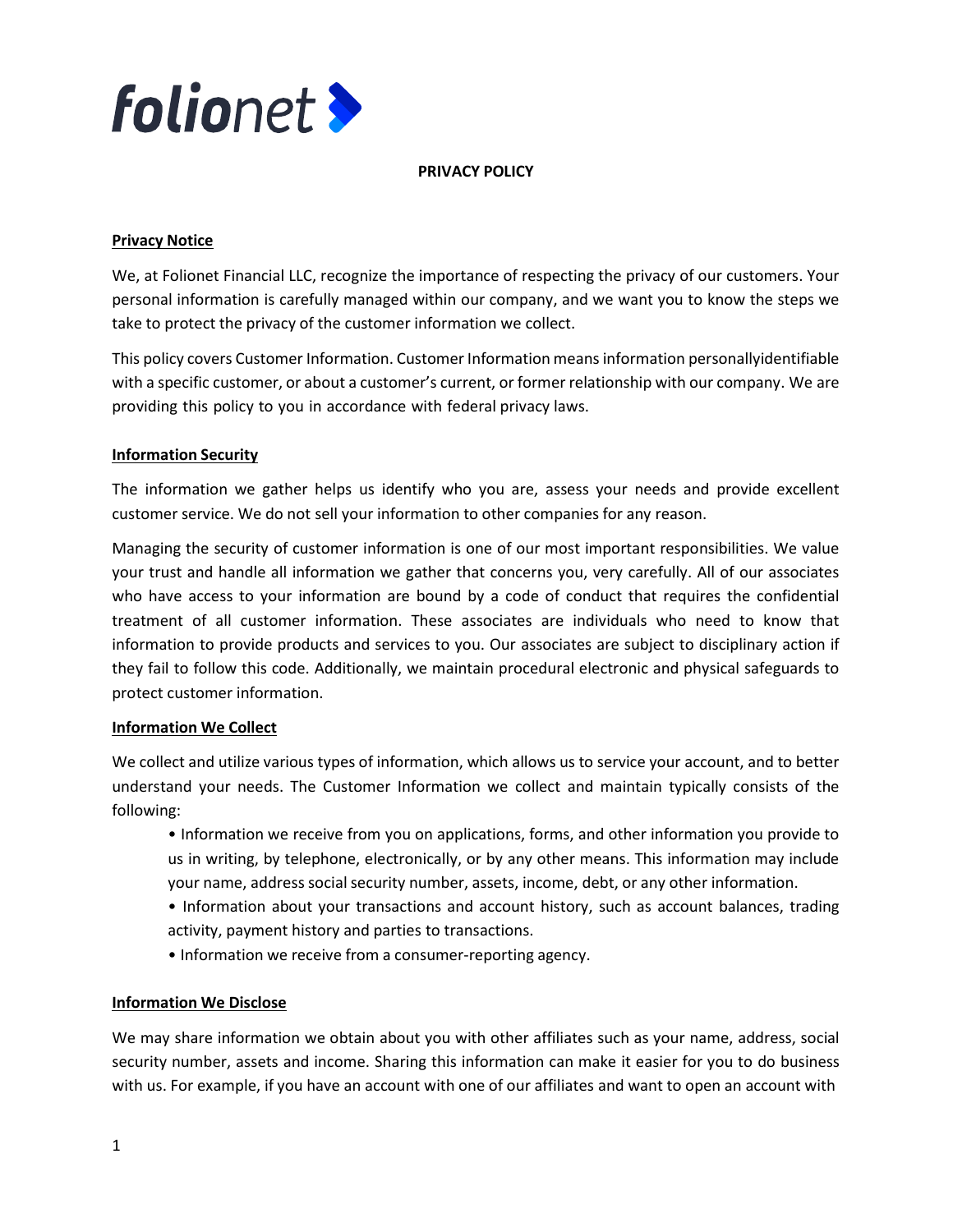# **folio**net

another affiliate, we may share information about you and your transactions. This could save you time in opening the new account by not having the need to provide the same information twice.

# Accuracy Of Information

We strive to keep your account information accurate and up to date. You can access your account information in a number of ways, through your account statements, by telephone with one of our Registered Representatives, or at our offices. If your account information is ever inaccurate, incomplete, or in need of updating, please contact us immediately at the telephone number on your account statement or trade confirmation, write to us, or stop in at our office and we will update your account information. If you have any questions or feel that we have not handled your information properly, please contact us and we will provide an answer, or investigate your inquiry.

## Notifications

We will provide you with a notice of our privacy policy annually, as long as you maintain an account with us. We reserve the right to make changes to this policy periodically. Our privacy policy will continue to apply to you, even if you are no longer a customer.

## Affiliates

Affiliates are companies related to Folionet Financial LLC by common ownership or control. They can be financial and nonfinancial companies. Our affiliates are Folionet Advisers LLC, Folionet Money LLC, and Folionet Technologies LLC.

## Contact Folionet Financial LLC Regarding this Policy

For your convenience, this information is available on our website. For additional information regarding any of the items of this privacy policy, please contact Folionet Financial LLC at:

Folionet Financial LLC Attn: Compliance 1221 Brickell Ave. 9th floor Miami, FL 33131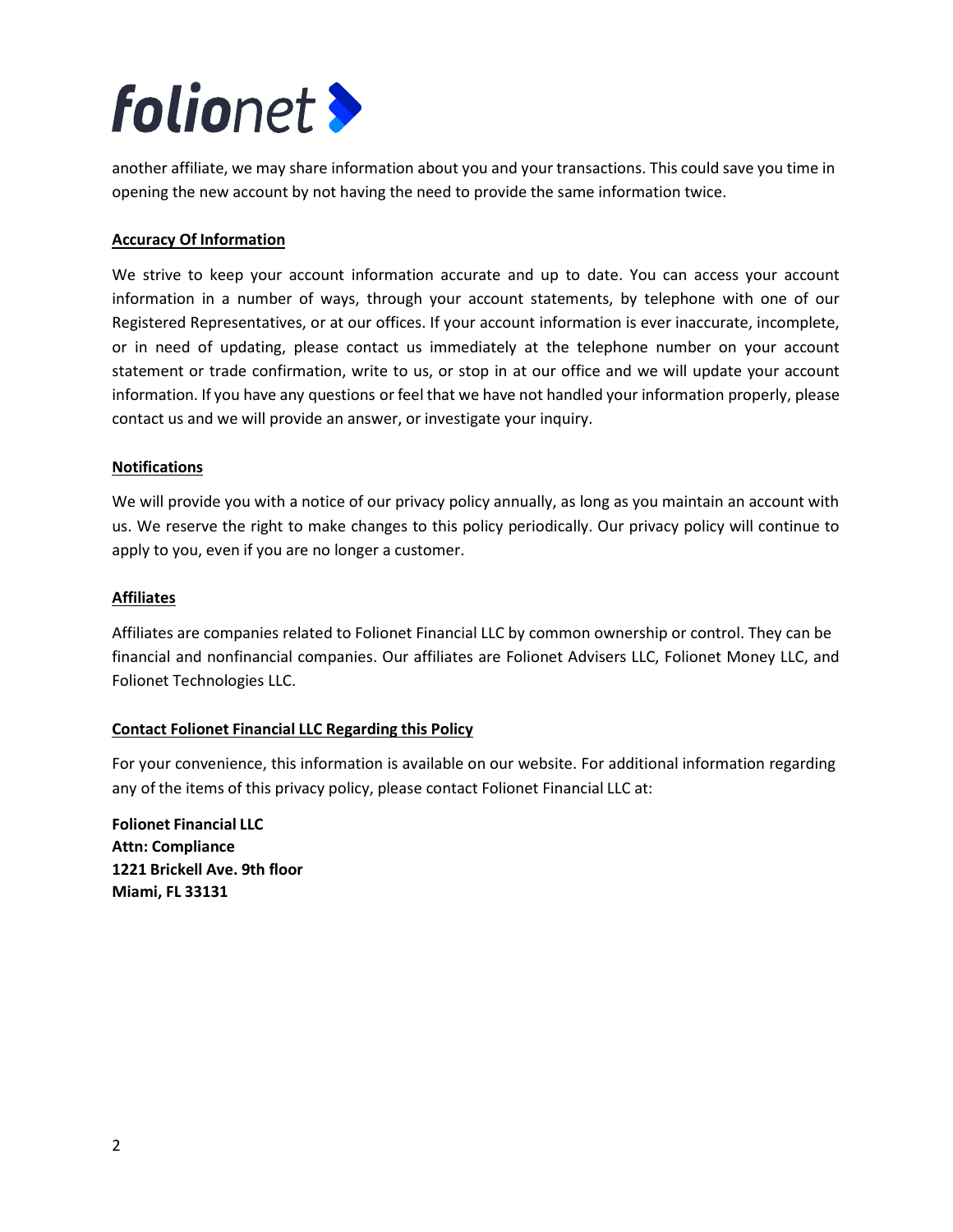

#### BCP DISCLOSURE STATEMENT

Folionet Financial LLC has developed a Business Continuity Plan on how we will respond to events that significantly disrupt our business. Since the timing and impact of disasters and disruptions is unpredictable, we will have to be flexible in responding to actual events as they occur. With that in mind, we are providing you with this information on our business continuity plan.

Contacting Us - If after a significant business disruption you cannot contact us as you usually do support@folionet.com, you should call our alternative number (786) 294-0585,or go to our website at www.folionet.com. If you cannot access us through either of those means, you should contact our clearing firms, (1) StoneX Financial Inc. (561) 544-7614 www.stonex.com and/or (2) Apex Fintech Solutions (214) 765-1167 https://www.apexfintechsolutions.com/ for instructions on how they may provide prompt access to funds and securities, enter orders and process other trade-related, cash and security transfer transactions.

Our Business Continuity Plan - We plan to quickly recover and resume business operations after a significant business disruption and respond by safeguarding our employees and property, making a financial and operational assessment, protecting the firm's books and records, and allowing our customers to transact business. In short, our business continuity plan is designed to permit our firm to resume operations as quickly as possible, given the scope and severity of the significant business disruption.

Our business continuity plan addresses - data backup and recovery; all mission critical systems; financial and operational assessments; alternative communications with customers, employees, and regulators; alternate physical location of employees; critical supplier, contractor, bank and counterparty impact; regulatory reporting; and assuring our customers prompt access to their funds and securities if we are unable to continue our business.

Our clearing firms, StoneX Financial Inc. and Apex Clearing Solutions, back up our important records in a geographically separate area. While every emergency situation poses unique problems based on external factors, such as time of day and the severity of the disruption, we have been advised by our clearing firms that its objective is to restore its own operations and be able to complete existing transactions and accept new transactions and payments within a reasonable time period. Your orders and requests for funds and securities could be delayed during this period.

Varying Disruptions – Significant business disruptions can vary in their scope, such as only our firm, a single building housing our firm, the business district where our firm is located, the city where we are located, or the whole region. Within each of these areas, the severity of the disruption can also vary from minimal to severe. In a disruption to only our firm or a building housing our firm, we will transfer our operations to a local site when needed and expect to recover and resume business within 24 to 48 hours. In a disruption affecting our business district, city, or region, we will transfer our operations to a site outside of the affected area, and recover and resume business promptly. In either situation, we plan to continue in business, transfer operations to our clearing firm if necessary, and notify you through our website http://folionet.com/ or our customer emergency number, (786) 294-0585 how to contact us. If